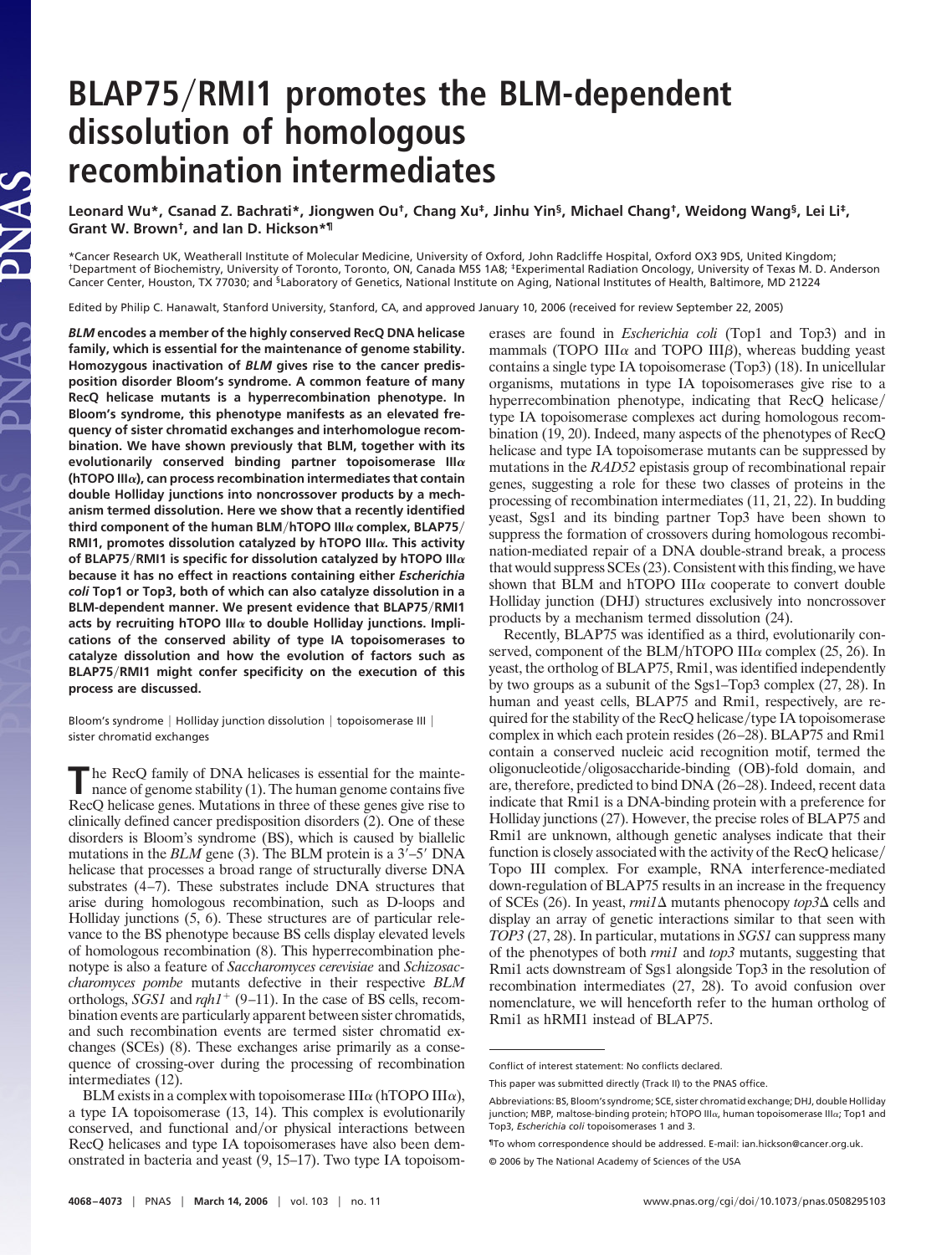

Fig. 1. hRMI1 stimulates BLM/hTOPO IIIa-mediated dissolution. (A) Coomassie blue-stained polyacrylamide gel showing recombinant hRMI1 purified from *E. coli* cells. (*B*) Dissolution reactions containing BLM (2.5 nM, lanes 2 and 5-9), hTOPO III $\alpha$  (83 nM, lanes 3 and 5-9), and a 2-fold dilution series of hRMI1 (83 nM, lane 6; 166 nM, lane 7; 332 nM, lane 8; and 664 nM, lanes 4 and 9) as indicated above the lanes. The positions of DHJ and the detectable dissolution product are indicated on the right. (*C Upper*) Time course of dissolution reactions containing BLM (2.5 nM) and hTOPO III $\alpha$  (83 nM) with or without hRMI1 (664 nM) as indicated by the white bar above the lanes. The positions of DHJ and the detectable dissolution product are indicated on the right. (*C Lower*) Quantification of the dissolution product as a function of time in the presence or absence of hRMI1 as indicated.

In this study, we have identified a previously unrecognized biochemical function of hRMI1 by showing that hRMI1 cooperates with BLM and hTOPO III $\alpha$  to catalyze DHJ dissolution. Moreover, we show that this role of hRMI1 is mediated through a specific interaction with hTOPO III $\alpha$  and that hRMI1 promotes the recruitment of hTOPO III $\alpha$  to DHJs.

## **Results and Discussion**

**hRMI1 Is Required for Efficient DHJ Dissolution.** We proposed previously that DHJ dissolution represents a mechanism that eliminates crossing-over during recombination and hence suppresses the formation of SCEs (24). The physical association of hRMI1 with BLM, together with the elevated SCE frequency seen after RNA interference-mediated suppression of hRMI1 expression (26), prompted us to examine whether hRMI1 might have an influence on BLM/hTOPO III $\alpha$ -mediated dissolution. Recombinant hRMI1 was expressed and purified to near homogeneity from *E. coli* cells as described in *Methods* (Fig. 1*A*). The dissolution reaction was performed by using a previously described substrate, termed DHJ, that consists of two interlinked circular oligonucleotides that, when annealed, form a DHJ structure (24). Dissolution of DHJ results in the release of two intact circular oligonucleotides (24). As shown previously, the DHJ structure is subject to dissolution by the combined action of BLM and hTOPO III $\alpha$  (Fig. 1*B*, lane 5). Interestingly, although hRMI1 alone had no effect on DHJ, we found that the addition of hRMI1 stimulated, in a concentrationdependent manner, BLM and hTOPO III $\alpha$ -mediated dissolution (Fig. 1*B*). Time-course experiments indicated a  $>$ 10-fold increase in the rate of dissolution when hRMI1 was included in the reaction (Fig. 1*C*). This stimulatory effect of hRMI1 was seen with recombinant protein purified from either *E. coli* (Fig. 1) or insect cells (data not shown), thereby eliminating the possibility that the stimulatory effect of the hRMI1 preparation was due to the presence of a contaminating protein derived from the host cell. hRMI1 incubated with either BLM alone or hTOPO III $\alpha$  alone generated no dissolution product (Fig. 2*A*, lanes 9 and 14 and Fig. 2*B*, lanes 9 and 14), indicating that hRMI1 causes a bona fide stimulation of the dissolution reaction as opposed to being able to functionally substitute for either BLM or hTOPO III $\alpha$ .

**hRMI1 Specifically Stimulates hTOPO III** $\alpha$  **in the Catalysis of DHJ Dissolution.** Dissolution is absolutely dependent on both BLM and hTOPO III $\alpha$  (24). A number of possibilities existed, therefore, for how hRMI1 might act to stimulate dissolution: (*i*) hRMI1 specifically stimulates BLM; (*ii*) hRMI1 specifically stimulates hTOPO  $III\alpha$ ; or (*iii*) hRMI1 stimulates the concerted action of BLM and hTOPO III $\alpha$  on DHJ structures. To distinguish between these possibilities, we performed dissolution reactions under conditions in which either BLM or hTOPO III $\alpha$  was present at limiting concentrations to restrict the extent of dissolution. When hRMI1 was added to reactions in which the concentration of hTOPO III $\alpha$ was limiting, a strong stimulatory effect could be observed (Fig.  $2A$ ). At lower concentrations of hTOPO III $\alpha$ , the extent of dissolution was  $>10$ -fold greater in the presence of hRMI1 than in its absence (Fig. 2*A*). In contrast, hRMI1 had no significant effect in reactions in which the concentration of BLM limited the extent of dissolution (Fig. 2*B*). Thus, hRMI1 specifically stimulates the hTOPO III $\alpha$  component of the dissolution reaction. Two observations are consistent with this result. First, in yeast, mutation of*RMI1* generates a phenocopy of a *top3* mutation that can be suppressed by deletion of *SGS1* (27, 28). This observation suggests that Rmi1 acts downstream of Sgs1 in conjunction with Top3. Second, dissolution catalyzed by BLM and hTOPO III $\alpha$  does not require an evolutionarily conserved hTOPO III $\alpha$  interaction domain located in the N-terminal domain of BLM (29). This observation suggests that BLM and hTOPO III $\alpha$  might act sequentially to catalyze dissolution. Under these circumstances, it is possible, therefore, that hRMI1 exerts its effects directly on hTOPO III $\alpha$ .

**hRMI1 Cannot Stimulate Dissolution Catalyzed by Other Type IA Topoisomerases.** Next, we addressed the mechanism by which hRMI1 promotes dissolution. Because hRMI1 acts on the hTOPO  $III\alpha$  component of dissolution, we surmised that hRMI1 might mediate its effect either through some modulation of the DNA substrate that facilitates hTOPO III $\alpha$ -mediated strand passage activity or through a direct stimulation of hTOPO III $\alpha$  activity. To address the former possibility, we first determined whether other type IA topoisomerases could catalyze dissolution in conjunction with BLM. The process of dissolution has a specific requirement for BLM, because neither *E. coli* RecQ nor three other human RecQ helicases (WRN, RECQ1, and  $RECO5\beta$ ) could substitute for BLM in dissolution reactions (29). However, in contrast to BLM, we found that hTOPO III $\alpha$  could be replaced by either of the *E. coli* type IA topoisomerases, Top1 and Top3 (Fig. 3*A*). As shown in ref. 29, wheat germ topoisomerase 1, which is a type IB topoisomerase, could not substitute for hTOPO III $\alpha$ , indicating that dissolution displays a specific requirement for type IA topoisomerase activity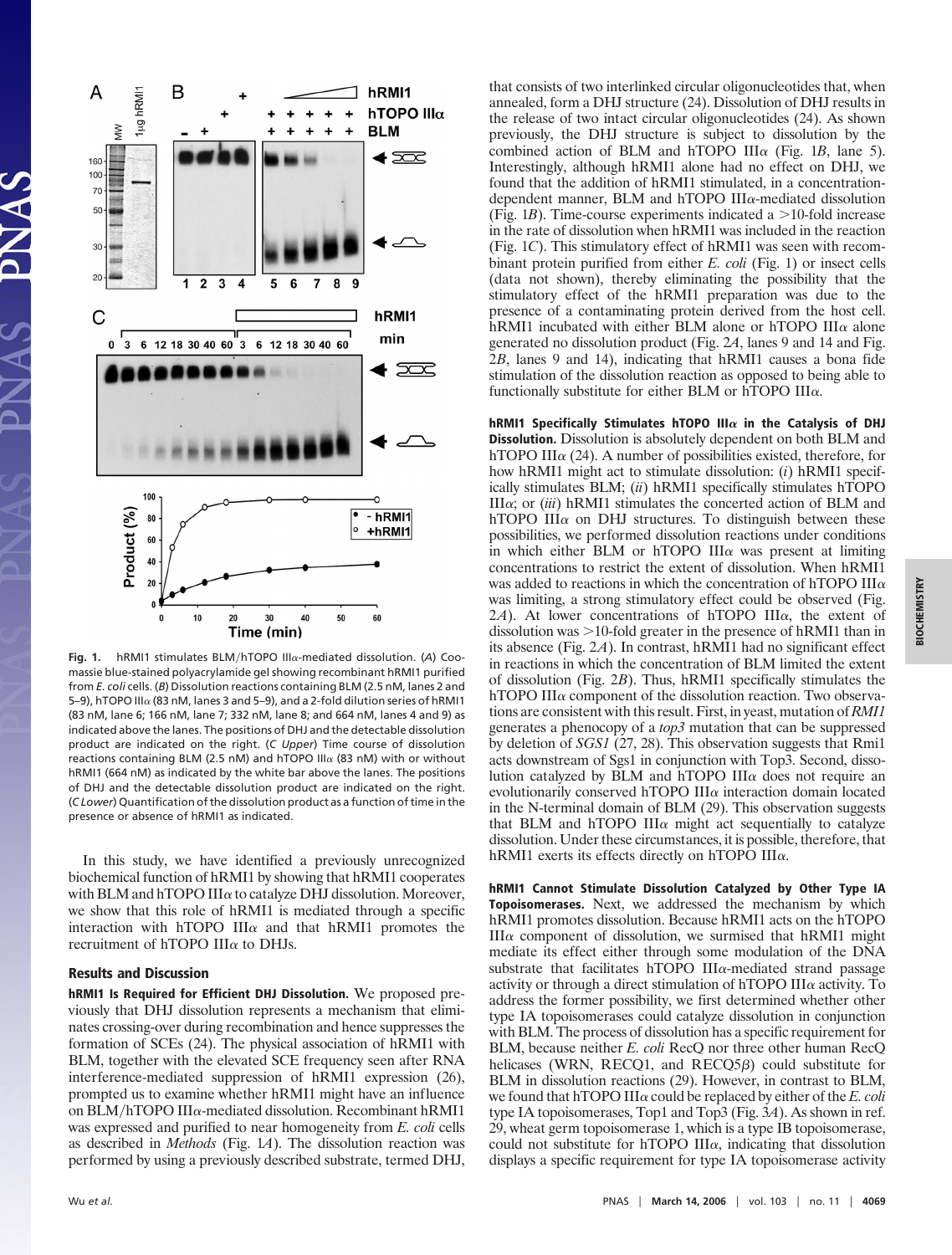

Fig. 2. hRMI1 specifically stimulates the hTOPO III<sub>C</sub> component of dissolution reactions. (A Upper) Dissolution reactions containing fixed concentrations of BLM and hRMI1 as indicated by the black and white bars, respectively, and a 2-fold dilution series of hTOPO III $\alpha$  (highest concentration of 40 nM, indicated by the gray triangles). The positions of DHJ and the detectable dissolution product are indicated on the left. (*A Lower*) Quantification of the dissolution product in lanes 2–6 (–hRMI1) and lanes 9–13 (+hRMI1) as a function of hTOPO III $\alpha$  concentration. (*B Upper*) Dissolution reactions containing fixed concentrations of hTOPO IIIa and hRMI1, as indicated by the gray and white bars, respectively, and a 2-fold dilution series of BLM (highest concentration of 1.5 nM, indicated by black triangles). (*B Lower*) Quantification of the dissolution product in lanes 2–6 (–hRMI1) and lanes 9–13 (+hRMI1) as a function of BLM concentration.

(Fig. 3*A*). Importantly, dissolution catalyzed by *E. coli* Top1 and Top3 was BLM-dependent, indicating that the reaction catalyzed by each of the bacterial topoisomerases is mechanistically similar to dissolution carried out by hTOPO III $\alpha$ . The ability of *E. coli* Top1 to substitute for hTOPO III $\alpha$  is consistent with the observation that overexpression of this protein in yeast can suppress some of the phenotypes of *top3* mutant cells (20).

The finding that *E. coli* Top1 and Top3 can catalyze dissolution in a BLM-dependent manner allowed us to test whether hRMI1 could stimulate dissolution catalyzed by type IA topoisomerases other than hTOPO III $\alpha$ . In contrast to reactions containing hTOPO III $\alpha$ , the addition of hRMI1 to reactions containing either of the bacterial type IA topoisomerases had no effect on the efficiency of dissolution (Fig. 3 *B* and *C*). We conclude, therefore, that the specific nature of the functional interaction between hRMI1 and hTOPO III $\alpha$  versus other type IA topoisomerases makes it very unlikely that the stimulatory effect of hRMI1 is mediated through modulation of the DHJ molecule itself to facilitate the strand passage activity of type IA topoisomerases. Moreover, because all of these reactions contained BLM, this observation also lends further support to the notion that hRMI1 does not mediate its stimulatory effect on dissolution through modulation of the activity of BLM.

**hRMI1 Promotes hTOPO III** $\alpha$  **Binding to DHJs.** Given that the mechanism by which hRMI1 stimulates dissolution is mediated through neither a direct effect on BLM nor a modulation of the DHJ DNA to facilitate the strand passage activity of type IA topoisomerases, we investigated whether hRMI1 modulated the activity of hTOPO  $III\alpha$  alone on the DHJ substrate. As stated above, hRMI1 was not able to circumvent the requirement for BLM in dissolution reactions and hence was not able to stimulate the strand passage activity of hTOPO III $\alpha$  (in the absence of BLM) on the DHJ substrate. We analyzed, therefore, whether hRMI1 mediates its stimulatory effect on dissolution by influencing the ability of hTOPO III $\alpha$  to bind to the DHJ molecule. To analyze this, we used EMSAs to assess the formation of protein–DNA complexes. hTOPO III $\alpha$  alone was found to bind the DHJ and generated multiple protein–DNA complexes whose electrophoretic mobility was inversely proportional to protein concentration. At high protein concentrations, hTOPO III $\alpha$  produced two discernible protein–DNA species, termed complexes A and B (Fig. 4*A*). At the highest concentration of hTOPO III $\alpha$  tested, the formation of the slowest migrating species, complex A, was predominant, whereas at lower concentrations of hTOPO III $\alpha$ , complex B was predominant (Fig. 4*A*). At concentrations below those required for the formation of complex B, hTOPO III $\alpha$ -DNA complexes migrated as a smear that had a reduced electrophoretic mobility compared with the unbound substrate. This profile of protein–DNA complex formation suggests that multiple molecules of hTOPO III $\alpha$  may load onto a single DHJ molecule, in a stepwise manner, giving rise to progressively lower mobility species as the hTOPO III $\alpha$  protein concentration is increased. The inability to detect discrete protein–DNA complexes at lower hTOPO III $\alpha$  concentrations suggests that at these concentrations of hTOPO III $\alpha$ , protein–DNA complexes are somewhat unstable and may dissociate during gel electrophoresis. hRMI1 alone did not bind DHJ at concentrations equivalent to that at which hTOPO III $\alpha$  caused complete retardation of the substrate. However, at higher concentrations  $(>166 \text{ nM})$  hRMI1 alone bound DHJ, generating one minor and one major protein–DNA complex (Fig. 4*B*). This finding is consistent with the ability of yeast RMI1 to bind single Holliday junctions and ssDNA because elements of both structures are likely to be present in the DHJ molecule.

Next, we analyzed whether hRMI1 could influence the DNAbinding properties of hTOPO III $\alpha$ . To do this, we used two concentrations of hTOPO III $\alpha$  at which either complex A or complex B could be detected and analyzed the effect of addition of hRMI1. Interestingly, addition of hRMI1 at concentrations 80-fold below that required to show DHJ binding (3 nM) caused a decrease in the electrophoretic mobility of complex B (Fig. 4*C*). Moreover complex B was converted, in the presence of hRMI1, to a species that had an electrophoretic mobility that was indistinguishable from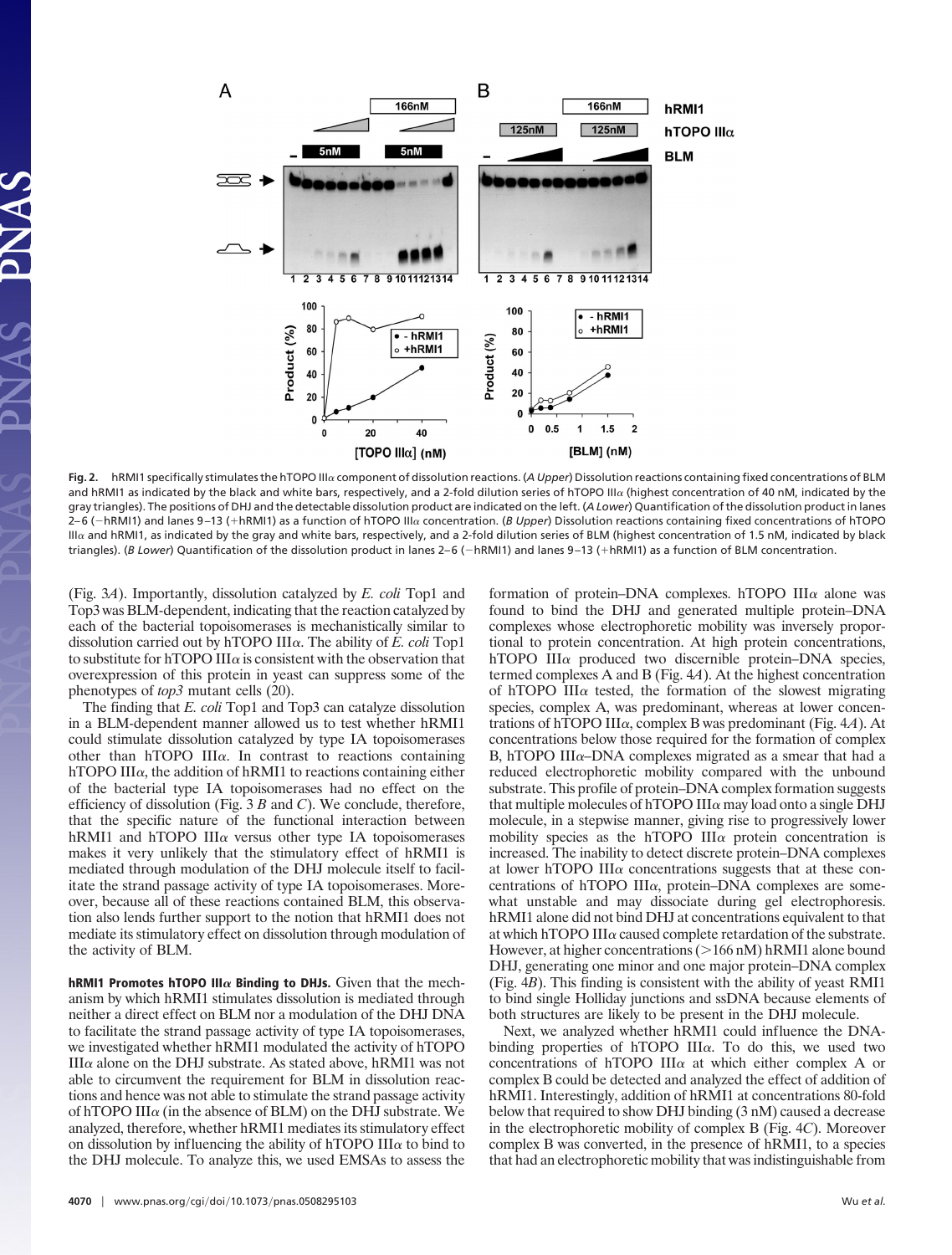

Fig. 3. hTOPO IIIa can be replaced by bacterial type IA topoisomerases in dissolution reactions. (A) Dissolution reactions containing BLM (5 nM) and hTOPO IIIa (250 nM), *E. coli* Top1 (50 nM), *E. coli* Top3 (15 nM), or wheat germ topoisomerase I (10 units), as indicated above the lanes. The positions of DHJ and the detectable dissolution product are indicated on the left. (*B Upper*) Dissolution reactions containing BLM (5 nM), as indicated by the black bars, hRMI1 (166 nM), as indicated by the white bar, and a 2-fold dilution series of *E. coli* Top1 (highest concentration of 8 nM), as indicated by the gray triangles. The positions of DHJ and the detectable dissolution product are indicated on the left. (*B Lower*) Quantification of the dissolution product in lanes 2-6 (-hRMI1) and lanes 9-13 (-hRMI1) as a function of *E. coli* Top1 concentration. (*C Upper*) Dissolution reactions containing BLM (5 nM), as indicated by the black bars, hRMI1 (166 nM), as indicated by the white bar, and a 2-fold dilution series of *E. coli* Top3 (highest concentration of 11 nM), as indicated by the gray triangles. The positions of DHJ and the detectable dissolution product are indicated on the left. (*C Lower*) Quantification of the dissolution product in lanes 2–6 (hRMI1) and lanes 9–13 (-hRMI1) as a function of Top3 concentration.

that of complex A. In contrast, addition of hRMI1 had no effect on complex A (Fig. 4*C*). These data suggest that hRMI1 can stimulate the stepwise loading of hTOPO III $\alpha$  onto DHJ to form complex A. Complex A likely represents a protein–DNA complex that contains the maximal number of stably bound hTOPO III $\alpha$  molecules and is therefore resistant to the stimulatory effects of hRMI1. When both proteins were incubated together with DHJ at concentrations at which either protein alone bound DHJ, no new unique complexes, dependent on the presence of both hRMI1 and hTOPO  $III\alpha$ , could be detected. Indeed, at high concentrations of hRMI1, the formation of hRMI1–DHJ complexes was inhibited in the presence of hTOPO III $\alpha$ , suggesting that hRMII and hTOPO III $\alpha$ cannot simultaneously bind DHJ (Fig. 4*C*, compare lanes 8, 15, and 21). This finding suggests that the ability of hRMI1 to promote the loading of hTOPO III $\alpha$  onto DHJ does not require its stable association with the hTOPO III $\alpha$ –DHJ complex. Consistent with this notion is the fact that a less than 1:1 molar ratio of hRMI1:hTOPO III $\alpha$  is required for hRMI1 to load hTOPO III $\alpha$ onto DHJ (Fig. 4*C*).

**hTOPO III** $\alpha$  **and hRMI1 Physically Interact.** The ability of hRMI1 to load hTOPO III $\alpha$  onto DHJ without stably associating with the hTOPO III $\alpha$ –DHJ complex and at concentrations at which hRMI1 alone did not stably bind DHJ suggested that hRMI1 might exert its effect through a protein–protein interaction with hTOPO III $\alpha$ . Such an interaction might induce a conformational change in hTOPO III $\alpha$  that facilitates its loading onto DHJ structures. We therefore tested, using two independent means, whether hTOPO  $III\alpha$  and hRMI1 could physically interact. First, we produced recombinant hRMI1 protein in the form of a maltose-binding protein (MBP) fusion and examined its binding to *in vitro*-translated hTOPO III $\alpha$  in a pull-down assay (Fig. 5A and *B*). hTOPO III $\alpha$  was efficiently retained by MBP-hRMI1 immobilized on amylose beads but was not efficiently retained by the MBP-paramyosin control, suggesting a physical interaction between hRMI1 and hTOPO  $III\alpha$ . Inclusion of either micrococcal nuclease or ethidium bromide had little or no effect on the ability of hRMI1 and hTOPO III $\alpha$  to interact, suggesting that the interaction was not mediated by DNA (Fig. 5 *A* and *B*). Second, to confirm that the interaction between hTOPO III $\alpha$  and hRMI1 was direct and not mediated by proteins present in the *in vitro* translation reaction, purified hTOPO III $\alpha$  and hRMI1 were subjected to Far-Western analysis in which hRMI1 immobilized on a membrane was used to capture hTOPO III $\alpha$  (Fig. 5*C*). By using this methodology, hTOPO III $\alpha$  was found to specifically interact with hRMI1. We thus conclude that hRMI1 and hTOPO III $\alpha$  can directly interact independently of DNA.

**Concluding Remarks.** The ability of hRMI1 to stimulate DHJ dissolution is a previously unrecognized biochemical activity ascribed to this recently identified, evolutionarily conserved component of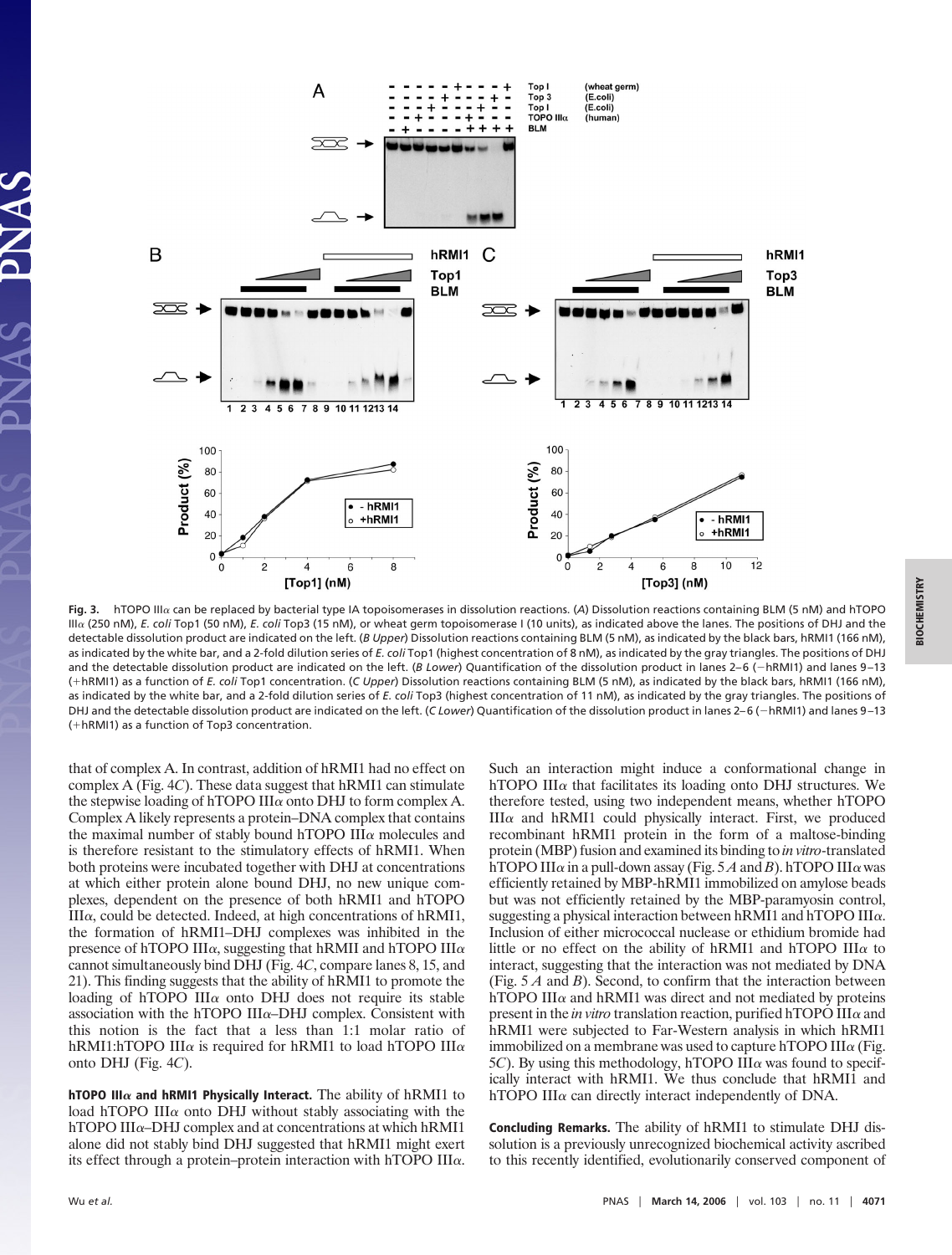

Fig. 4. hRMI1 promotes hTOPO III $\alpha$  binding to DHJ. (A) EMSAs using DHJ and various concentrations of hTOPO III $\alpha$  as indicated. Positions of protein–DNA complexes, designated A and B, and the unbound DHJ substrate are indicated on the right. (*B*) EMSAs using DHJ and various concentrations of hRMI1 as indicated. The position of the unbound DHJ substrate is indicated on the right. ( $C$ ) EMSAs using DHJ, two fixed concentrations of hTOPO III $\alpha$ , as indicated by the gray bars (lanes 2–8 and 9–15), and a 3-fold dilution series of hRMI1 (highest concentration of 256 nM), as indicated by the white triangles (lanes 3–8, 10–15, and 16–21). Positions of protein–DNA complexes, designated A and B, and the unbound DHJ substrate are indicated on the left.

the BLM/hTOPO III $\alpha$  complex. The elevated frequency of SCEs seen in BS cells and after RNA interference-mediated suppression of hRMI1 strongly supports the notion that dissolution acts to suppress the formation of crossovers that can arise during homologous recombination (8, 26). Several lines of evidence suggest that catalysis of dissolution is highly specific for and requires the coordinate action of the components of this complex. First, there is an absolute requirement for BLM in dissolution because no other helicase tested, including several other RecQ helicases, can support the reaction (29). This requirement is, in part, mediated through the helicase and ribonuclease D C-terminal domain of BLM, which specifically acts to promote BLM binding to DHJ structures (29). Second, there is a requirement for the strand passage activity of hTOPO III $\alpha$ . In contrast to BLM, the requirement for hTOPO  $III\alpha$ , at least *in vitro*, is less specific because other type IA topoisomerases can catalyze dissolution in conjunction with BLM. This finding is consistent with the observation that *in vitro*, the conserved hTOPO III $\alpha$  interaction domain located in the N-terminal domain of BLM is dispensable for dissolution. However, *in vivo*, there likely exists a highly specific requirement for hTOPO III $\alpha$  in dissolution, which may be conferred by at least two features: the correct subcellular localization of hTOPO III $\alpha$  (14), which does require a physical interaction of BLM and hTOPO III $\alpha$  and, as demonstrated in this study, the ability of hRMI1 to stimulate the recruitment of hTOPO III $\alpha$  to DHJ structures. It remains to be determined how hRMI1 promotes the binding of hTOPO III $\alpha$  to DHJ structures. Our data are consistent with two models, which are not necessarily mutually exclusive: (*i*) hRMI1 binds DHJ structures and, through a physical association, recruits hTOPO III $\alpha$  before dissociating from the DNA, and (*ii*) hRMI1 induces a conformational change



Fig. 5. Direct interaction between hRMI1 and hTOPO III $\alpha$ . (A) Binding of *in*  $vitro$ -translated,  $35$ S-labeled hTOPO III $\alpha$  to MBP-paramyosin or MBP-hRMI1. Reactions were performed in the absence or presence of micrococcal nuclease (MN, 2 units) or ethidium bromide (EtBr, 100  $\mu$ g/ml) as indicated. The lane labeled "input" contains 20% of the amount of total labeled hTOPO III $\alpha$  that was added to each of the other reactions. (*B*) Coomassie blue staining showing the amount of the indicated MBP fusion proteins present in the binding reactions shown in  $A$ . (C) Direct binding of hTOPO III $\alpha$  and hRMI1. Identical membranes containing hTOPO III $\alpha$  (positive control), hRMI1, or BSA (negative control) were incubated with either hTOPO III $\alpha$  or control buffer, as indicated below, and Western blotting for hTOPO III $\alpha$  was performed.

in hTOPO III $\alpha$ , which facilitates the binding of hTOPO III $\alpha$  to DHJ structures. The generation of mutations in hRMI1 that disrupt the ability of hRMI to interact with either hTOPO III $\alpha$  or DNA will be important in distinguishing between such models. It also remains to be determined what structural features of the DHJ molecule are recognized by hRMI1 and hTOPO III $\alpha$  and how modification of the DHJ substrate by BLM might affect the functional relationship between hRMI1 and hTOPO III $\alpha$  in binding to the DHJ. Both yeast Rmi1 and hTOPO III $\alpha$  preferentially bind single-stranded DNA over double-stranded DNA. Yeast Rmi1 can also bind single Holliday junctions. To what degree these binding activities contribute to the recognition of DHJ by hRMI1 and hTOPO III $\alpha$  is currently unknown. It is possible that the full extent of the stimulatory effect of hRMI1 on hTOPO III $\alpha$  binding to DHJ requires conversion of the DHJ molecule into a yet to be identified intermediate by BLM.

The specificity of the BLM/hTOPO III $\alpha$ /hRMI1 complex to catalyze dissolution likely evolved to preclude aberrant processing of DHJs by other DNA-metabolizing enzymes, which could result